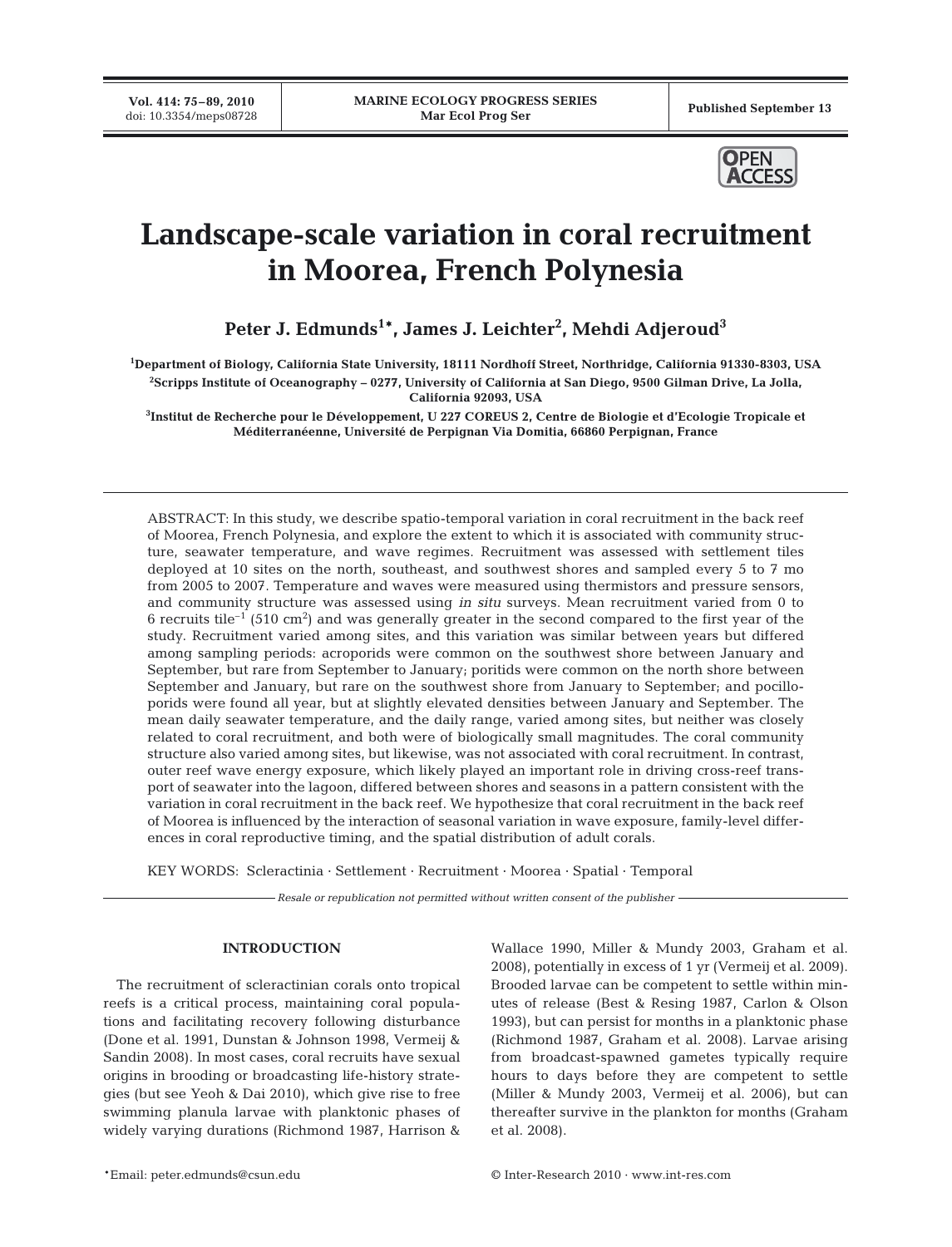For more than 2 decades, scientific opinion regarding the extent to which coral populations are open or closed (sensu Caley et al. 1996) has varied, with some studies supporting the notion that they are relatively closed and self-seeded (Sammarco & Andrews 1988, Black 1993), and others demonstrating that they are more open and affected by recruits from distant locations (Fisk & Harriott 1990, Hughes et al. 1999). The consensus opinion over much of this time favored the open construct as characteristic of most scleractinian populations (Caley et al. 1996), based in part on the observation that the majority are broadcast spawners (Harrison & Wallace 1990). A similar bias favoring wide acceptance of the open population model has influenced studies of most marine species with pelagic larvae (Levin 2006, Cowen & Sponaugle 2009), but recently there has been renewed interest in the possibility that populations can be remarkably closed even though they have dispersive larvae (Levin 2006, Cowen & Sponaugle 2009, Jones et al. 2009). This resurgence of interest in the 'closed population model' has been fueled by examples of limited dispersal for a broad range of taxa (Cowen & Sponaugle 2009), including scleractinian corals (Vermeij 2005, van Oppen et al. 2008, Gilmour et al. 2009, Underwood et al. 2009). It now seems much clearer than was recently the case that populations of many marine organisms occupy a gradient from fully open to fully closed, with their position on this gradient determined by a complex assortment of biological and physical processes (Cowen & Sponaugle 2009, Jones et al. 2009).

It is not surprising, therefore, that conflicting results have been obtained for tropical scleractinians when associations between densities of early life-stage corals and contemporaneous adult colonies have been sought, with some studies reporting a correlation between the 2 (Chiappone & Sullivan 1996, Vermeij & Sandin 2008) and others discovering a disconnect between them (Bak & Engel 1979, Edmunds 2000). Since these (and similar) studies often define early life stages broadly (e.g. as juvenile colonies), most cannot resolve the effects of settlement and post-settlement success in determining population structure. In one exception to this generalization, Penin et al. (2010) defined small colonies ≤3 mo old on settlement tiles as coral recruits, colonies 1–5 cm in diameter as juveniles, and colonies >5 cm diameter as adults, and tested whether the density and taxonomic composition of the 3 life stages were associated on the outer reefs of Moorea, French Polynesia. Their analyses showed significant relationships between adults and juveniles for all corals combined, as well as for the acroporids and poritids (but not the pocilloporids), whereas adults and recruits were unrelated for all corals combined as well as for pocilloporids, but were related for acroporids

and poritids; the relative abundance of coral families differed between recruits and adults, but not between juveniles and adults (Penin et al. 2010). The results of Penin et al. (2010) underscore the potential role of high post-settlement mortality (see also Dunstan & Johnson 1998) in decoupling the dynamics of adult corals and recruiting life stages and, at least for the outer reefs of Moorea, the strong role that fish predation might play in driving these mortality effects.

The aforementioned studies illustrate the challenges of developing biological interpretations of evidence suggesting that densities of adult and early-life stage corals are (or are not) related. Additionally, they emphasize how little is known about the interactions between corals and their environment that place their populations on the gradient between open and closed (Cowen & Sponaugle 2009, Jones et al. 2009). Many of the least known factors affecting coral recruitment involve biophysical coupling, such as the ways in which physical conditions affect coral reproduction (van Woesik et al. 2006, Albright et al. 2008, Randall & Szmant 2009, van Woesik 2010) and the relationship between larval supply and local recruitment. Aspects of these relationships are coming to light, for example the effects of high temperatures in preventing gametogenesis (Szmant & Gassman 1990) and affecting fertilization (Negri et al. 2007), the effects of subtle rises in temperature in accelerating reproductive phenology (TY Fan pers. comm.) and shortening larval duration (Edmunds et al. 2001), the conditions under which the fecundity of adult corals is associated with local coral recruitment (Hughes et al. 1999, 2000), and the role of hydrographic conditions in modulating larval dispersal (Sammarco & Andrews 1988, Underwood et al. 2009).

Seawater temperature and flow regime are 2 physical factors that strongly affect coral recruitment (Sammarco & Andrews 1988, Harrison & Wallace 1990, Adjeroud et al. 2007). Independent of the influences of temperature on gametogenesis and fertilization (Szmant & Gassman 1990, Negri et al. 2007), temperature also affects larval development (Edmunds et al. 2001, Putnam et al. 2008) and perhaps substrate selection (Putnam et al. 2008). Coral larvae exposed to warmer seawater develop more rapidly than those at a lower temperature, and settle with a potentially impaired capacity to select suitable settlement surfaces (Edmunds et al. 2001, Putnam et al. 2008). The effects of temperature can also interact with water flow; for example, the effects of high temperature in bays and lagoons are accentuated by reduced water motion. Conversely, increased water transport can reduce the time that larvae are exposed to perturbed thermal regimes and accelerate the rate of delivery of larvae to suitable settlement locations (Cowen 2002). Since biophysical coupling between coral recruitment and both temperature and flow can only function if coral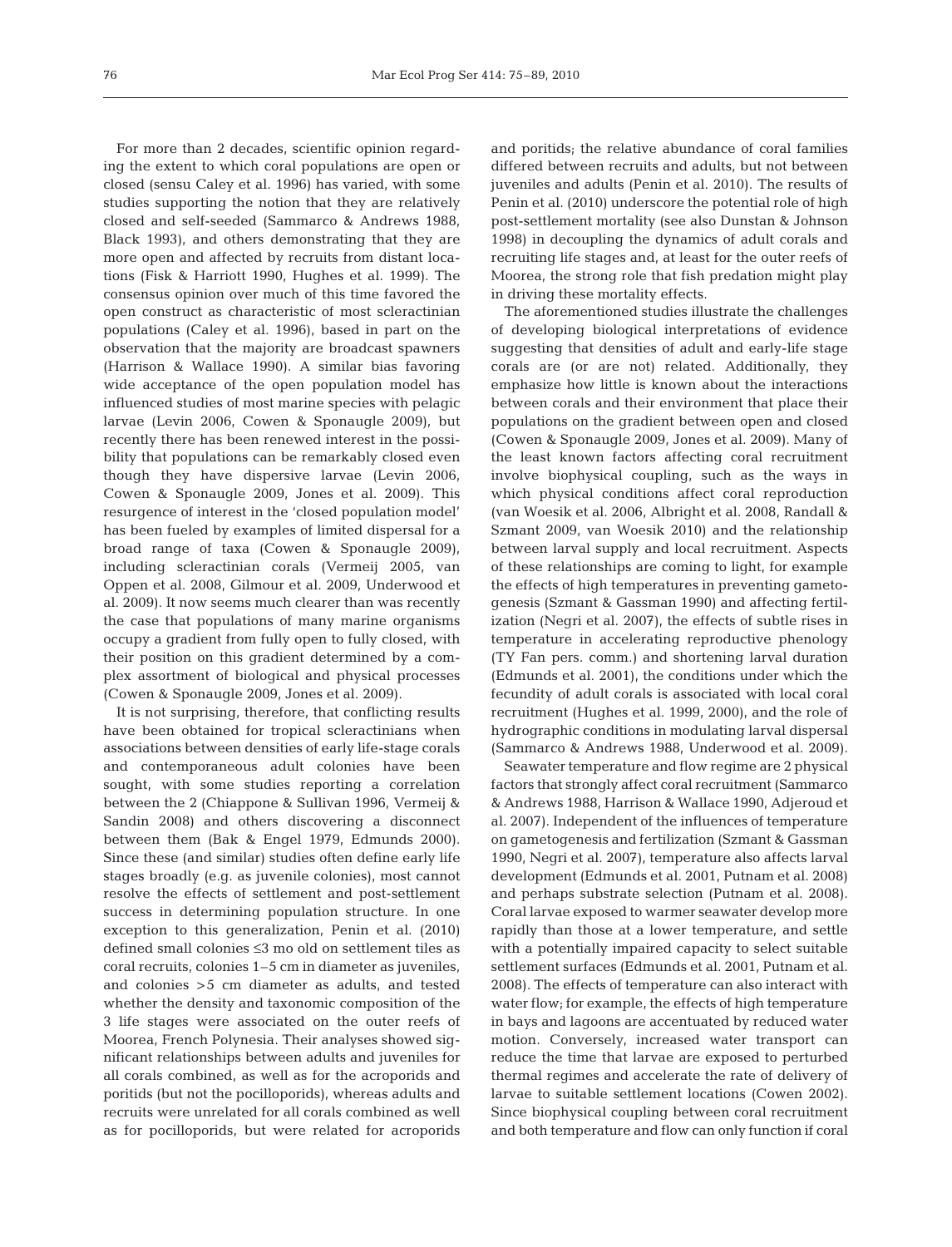larvae are present, at some spatial scale the coupling must also be affected by benthic community structure and the reproductive output of adult corals at a given location in space and time.

The objectives of this study were to explore spatiotemporal variation in the recruitment of corals in the back reef of Moorea and test the extent to which such variability is associated with physical and biological features of the environment. The back reef of Moorea provides an interesting habitat in which to explore such relationships because the coral community occurs as discrete patches within an extensive habitat occupying >50 km of coast and extending to 1 km from the shore. The back reef wraps around the island and creates a semi-enclosed waterway that is blocked for a few km at the island's northeast corner (Fig. 1). The north shore is impacted by large waves, which drive cross-reef transport in the austral summer (Hench et al. 2008). The southeast and southwest shores are exposed to waves that drive cross-reef transport throughout the year, and they experience especially large waves in the austral winter. Here we describe (1) coral recruitment to settlement tiles deployed for ~6 mo intervals over a 2 yr period at multiple sites within the back reef, (2) differences in coral community structure and seawater temperature among these sites, and (3) seasonal variation in wave energy around the island.

#### **MATERIALS AND METHODS**

**General design.** To quantify spatio-temporal variation in coral recruitment and evaluate its relationship to biological and physical conditions, 10 sites were



Fig. 1. Moorea, French Polynesia: the 10 study sites within the back reef. Thin outer line: reef crest,  $\star$ : Richard B. Gump South Pacific Research Station

selected haphazardly in the back reef of Moorea (Fig. 1). Six were located on the north shore, 3 on the southwest shore, and 1 on the southeast shore, together spanning a spatial scale of ∼20 km. The sites were at 1.5–2.0 m depth, ∼100–500 m from the reef crest, and in areas where the benthos consisted of live coral (<45% cover in 2007; P. J. Edmunds unpubl. data) and carbonate rock suitable for attaching settlement tiles. These sites were selected, in part, because at times they differed in physical aspects of the environment (i.e. seawater temperature and flow), which was a pattern conducive to correlative tests of the extent to which variation in coral recruitment might be forced by variation in physical factors. As these differences were neither well developed nor fully described when the study began, the sites were considered a random factor in the statistical analysis.

**Settlement tiles.** Settlement tiles were chosen to evaluate relative rates of coral recruitment among sites and times. While they generate results that differ depending on their composition, texture, and orientation (Harriott & Fisk 1987, Mundy 2000, Nozawa 2008), they are nevertheless effective for spatio-temporal contrasts of relative rates of recruitment when deployed in a consistent manner (Mundy 2000, Penin et al. 2010); the rates of coral recruitment to artificial settlement tiles are likely to be upwardly biased relative to natural surfaces (Penin et al. 2010). In the present study, settlement tiles were unglazed terracotta,  $15 \times 15 \times 1$  cm (i.e. with a combined area of 510 cm<sup>2</sup>), with a smooth upper surface and a lower surface roughened with ribs. Each tile was drilled with a central hole for attachment, seasoned in seawater for several months, and attached to the reef, rough side down, with a stainless steel stud epoxied into reef rock. A nut at the base of the stud elevated the tile above the substratum to form a cryptic habitat ∼8 mm high that is preferred by settling coral larvae (Mundy 2000).

At each site, 15 tiles were installed in an area ∼3 m in diameter, and each tile was treated as an independent replicate. The tiles were first deployed on 12–16 September 2005 and replaced on 20–26 January 2006, 4–11 September 2006, 16–18 January 2007, and 11–16 September 2007 (marked I to V in Fig. 2). On most occasions, tiles were replaced on the same day with new tiles that had been seasoned as described above. At each sampling, tiles were removed from their studs, transported to the lab, cleaned of organic material in bleach, dried, and inspected microscopically (∼100× magnification) for coral recruits. Coral recruits were scored by location on the tile (upper, lower, and edge surfaces), and identified to family using corallite structure. Three families were identified (Pocilloporidae, Poritidae, and Acroporidae), and unknown recruits were categorized as 'others'. All poritids, acroporids,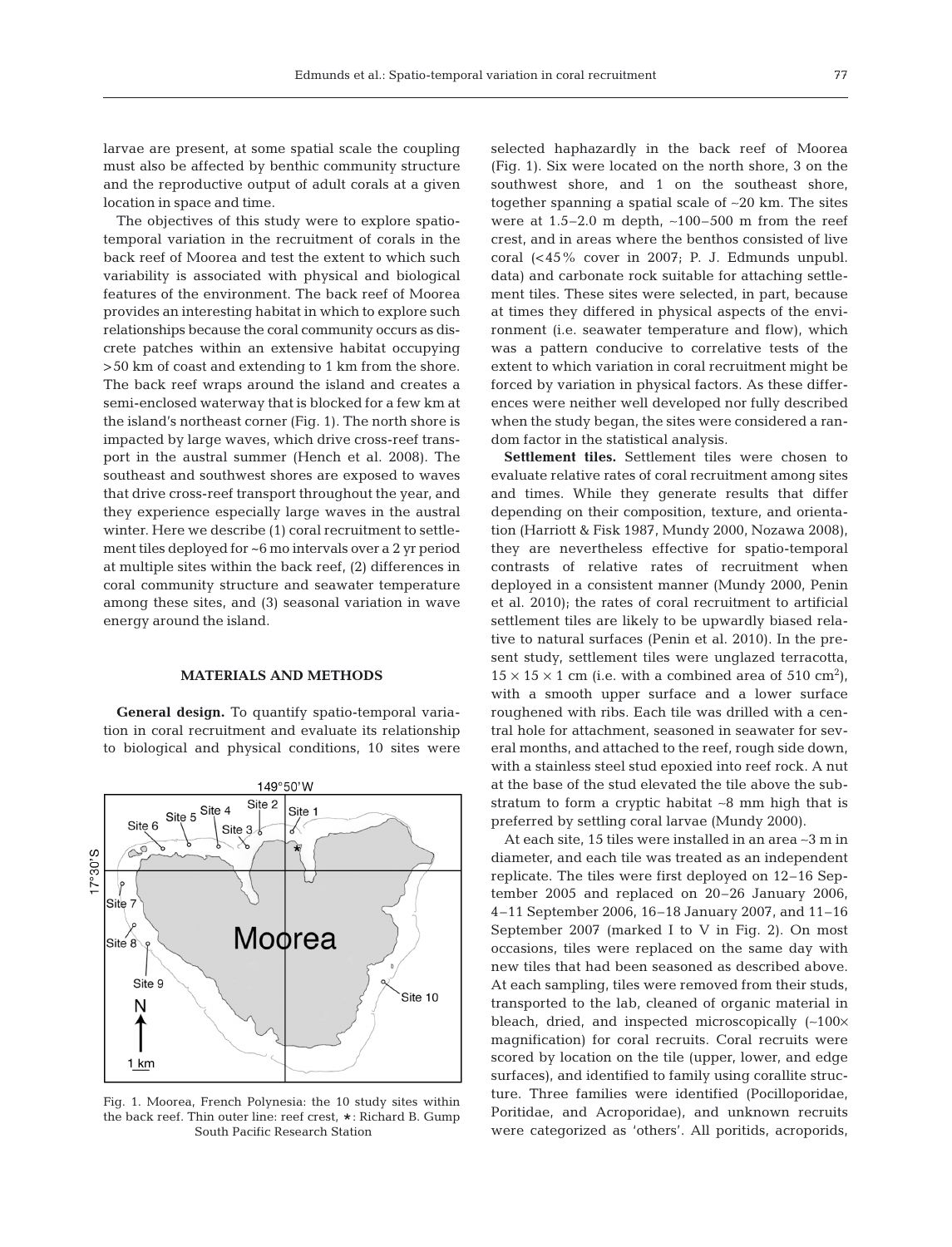

Fig. 2. Seawater temperature around Moorea between 2005 and 2007. (A) Coastal waters sea surface temperature (SST) between August 2005 and September 2007, dates for settlement tiles deployments, recoveries, and analysis (I–V), and periods (black horizontal bars; given as mo/d) when *in situ* temperature loggers provided a continuous record of seawater temperature. SST was recorded bi-weekly at night with 50km resolution using the Advanced Very High Resolution Radiometer (AVHRR) on NOAA's Polar orbiting Environmental Satellites (POES) (http://coralreef watch.noaa.gov). SST provides a context for the analysis of *in situ* seawater temperature and recruitment in the back reef, and the relationships between the periods of rapid seasonal warming and cooling relative to the deployment periods for the settlement tiles. (B) Representative *in situ* (∼2m depth) seawater temperature at Site 1 for 17 Sep 2005–31 Aug 2007. Data plotted with daily resolution; gap between 27 Jun 2006 and 3 Sep 2006 caused by a logger failure. (C) Representative record of diurnal variation in seawater temperature at Site 1 over 3 d in Dec 2006; data were recorded every 10 min starting at 0:00 h on 1 Dec 2006

and pocilloporids (except *Pocillopora damicornis*) for which data are available from Moorea reproduce by broadcast spawning of gametes (Carroll et al. 2006, M. Adjeroud unpubl. data). Once scored, the tiles were soaked in dilute HCl to remove calcareous taxa and stored underwater in Cook's Bay until installation at a future date.

**Community structure.** The coral reef community structure at each of the study sites (except Site 10 for logistical reasons) was quantified in September 2008 using quadrats  $(0.5 \times 0.5 \text{ m})$  subdivided into 25 equal squares to provide a 4% resolution for the analysis. At each site, quadrats were positioned at 20 random locations along a 20 m transect oriented parallel to the reef crest, and the substratum was visually evaluated. The dominant substratum type within each square was scored as scleractinian coral (separated to genus), sand, or a combined category consisting of crustose coralline algae (CCA) and bare space. Macroalgae and algal turf were also scored, but these categories were rarely dominant in the squares (<2 and <17%, respectively), and therefore are not described further. The quantification of coral community structure in 2008 as a means to estimate the coral community structure when the study was completed between 2005 and 2007 (when settlement tiles were deployed) assumes that it did not vary appreciably between 2005 and 2008. This assumption is supported by the absence of broad changes at 4 additional back reef sites on the north and southwest shores of Moorea that have been photographed annually (100 photoquadrats site<sup>-1</sup> yr<sup>-1</sup>, of  $0.25$  m<sup>2</sup> each) since 2006 as part of the monitoring at the Moorea Coral Reef Long Term Ecological Research (LTER) site.

The data from the back reef in 2008 were used to describe the community structure at 9 of the 10 study sites, and were also pooled within each shore to describe the cover of *Acropora* spp.*, Montipora* spp., and *Porites* spp. (henceforth: *Acropora*, *Montipora*, *Porites)* across the back reef. To obtain comparable data describing the percentage cover of these genera for the outer reef, the results from 2 LTER sites on each shore were averaged by depth (10 and 17 m) for 2006. These data were obtained from photoquadrats (0.25 m2 ) that were positioned at fixed locations at each site/depth combination, and analyzed by overlaying the images with a grid of 200 randomly placed dots and counting the dots on each substratum of interest. The photoquadrats were pooled between sites within each depth/shore combination to provide 77 to 80 replicate samples for each depth and shore.

**Seawater temperature.** Seawater temperature was recorded using Hobo Water Temp Pro loggers (Onset Computer, resolution  $\pm 0.2$ °C) secured in contact with the substratum at the center of each tile cluster. Log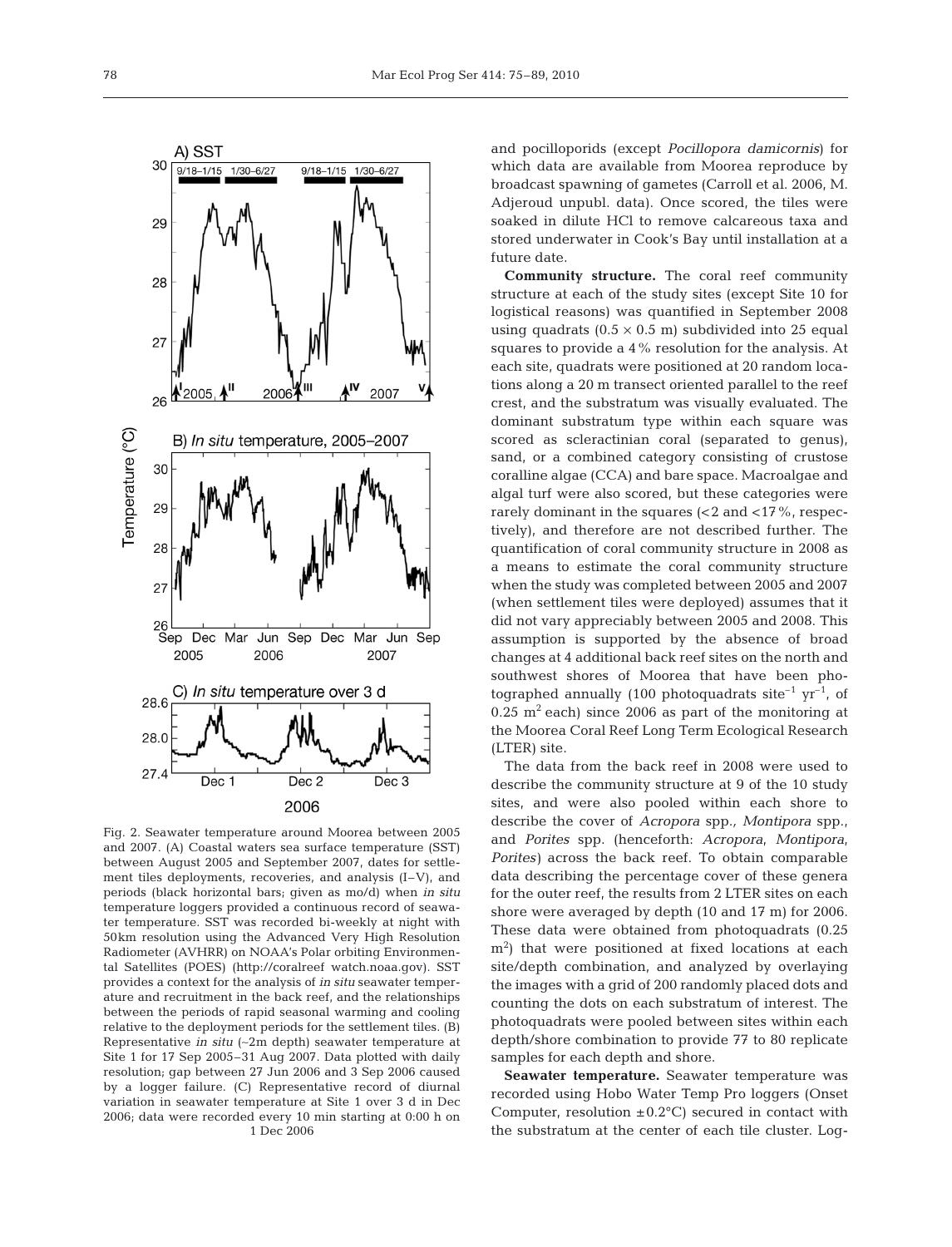gers were inter-calibrated prior to use by recording temperature while bundled together and submerged in the back reef. The mean difference among pairs of loggers was ≤0.05°C and the temperatures subsequently logged at each site were, therefore, processed without correction for inter-logger variation.

Loggers were wrapped in plastic tape to ease the removal of fouling organisms when they were recovered, and were programmed to sample every 10 min (first 2 deployments) and at 15 min intervals on the subsequent 2 deployments. A preliminary experiment in which loggers were deployed in a paired design in sun and shade in the back reef was used to test for solar warming of the instruments. The loggers in the sun differed <0.14  $\pm$  0.02°C (mean  $\pm$  SE, n = 25 measurements between 11:00 and 13:00 h on 13 April 2006) from loggers in the shade, and therefore it is unlikely that solar warming of the instruments biased the temperature records. The loggers were downloaded each time the settlement tiles were replaced, and were redeployed within a few days. The logging durations differed between the two September– January periods (in 2005/06 and 2006/07) and the two January–September periods (in 2006 and 2007), because the more frequent sampling in the first deployments caused the memory to fill and the logging to end prematurely. The longer records were truncated so that the sampling periods were constant in all years (148 d between September and January, and 120 d between January and June), so that among-site contrasts within each sampling period could be compared equitably (i.e. based on equal sampling) between years.

An initial screening of the temperature records revealed strong diurnal variation and slight differences among sites in daily means (Fig. 2). Temperature records were subsequently analyzed with respect to 2 metrics: (1) daily mean, and (2) daily range.

**Wave regime.** Continuous wave measurements were made with recording pressure sensors (Seabird Electronics SBE 26+ wave-tide recorders) fixed to the substratum at 10 m depth on the fore reef at the north, southeast, and southwest shores (LTER Sites 1, 4 and 5). The recorders sampled in a rapid sampling burst mode for 5 min every 2 h, and significant wave height and dominant wave period were recorded for each burst interval. Wave energy flux, an estimate of the kinetic energy per m of incident wave crest, was calculated as:

$$
P = \rho g^2 H_{\text{sig}}^2 T / 64 \pi
$$
 (1)

where *P* is wave energy flux  $(kW \, m^{-1})$ ,  $\rho$  is mean sea water density (assumed to be constant 1028 kg  $m^{-3}$ ), *g* is the acceleration due to gravity (9.8 m s<sup>-2</sup>),  $H_{\text{sig}}$  (m) is significant wave height, and *T* is dominant wave period (s) (Dean & Dalrymple 1991). Daily averages of *P* were calculated from the 12 wave measurements of *H*sig and *T* per day. Total wave power values summed over 20 d following the full moons in September, October, and November in each study year were also calculated. This time period corresponds to known timing of acroporid larval release in Moorea (Carroll et al. 2006).

**Statistical analyses.** The analysis of recruitment was limited by the small number of recruits, which created departures from the assumptions of parametric statistical procedures. Some of these problems were resolved by pooling among taxa. To test for overall spatiotemporal variation in coral recruitment, the density of recruits (pooled by taxon) was compared among sites, sampling period (September to January, and January to September), and years (2005–06 and 2006–07) using a mixed model, 3-way ANOVA in which sites were treated as a random factor, with periods and years as fixed factors. Sites were rationalized as a random factor as they were selected haphazardly within the lagoon with little *a priori* expectation that they would differ in specific ways; periods were considered fixed as they were selected, in part, to sample specific periods of coral spawning; years were treated as fixed as 2 consecutive years do not serve effectively as a random sample from a population of years. The densities of recruits per tile were transformed  $(\sqrt{(x+3/8)}; \text{Zar } 2010)$ where needed to satisfy the assumption of normality, and the individual settlement tiles were treated as statistical replicates. Having tested for overall spatiotemporal variation, the densities of recruits were compared by taxon among the sites for each sampling period and for both years. These contrasts were completed with 1-way ANOVAs when the data met the parametric assumptions of these procedures, or with Kruskal-Wallis non-parametric tests when data were not normally distributed. Benthic community structure was compared among sites with 1-way ANOVA with arcsine transformation of the percentage cover data. The assumptions of normality and homoscedasticity for the ANOVA were tested through graphical analyses of residuals.

The mean daily temperature and the daily range in temperature were compared with respect to means and variances among site, but were not compared statistically because daily temperature records are serially autocorrelated and violate the assumption of independence for both parametric and non-parametric procedures. The autocorrelation was statistically significant ( $p < 0.05$ ) out to a time separation of at least 60 d (results not shown) and, therefore, it was not feasible to sub-sample the data at the frequency necessary (>60 d) to ensure independence.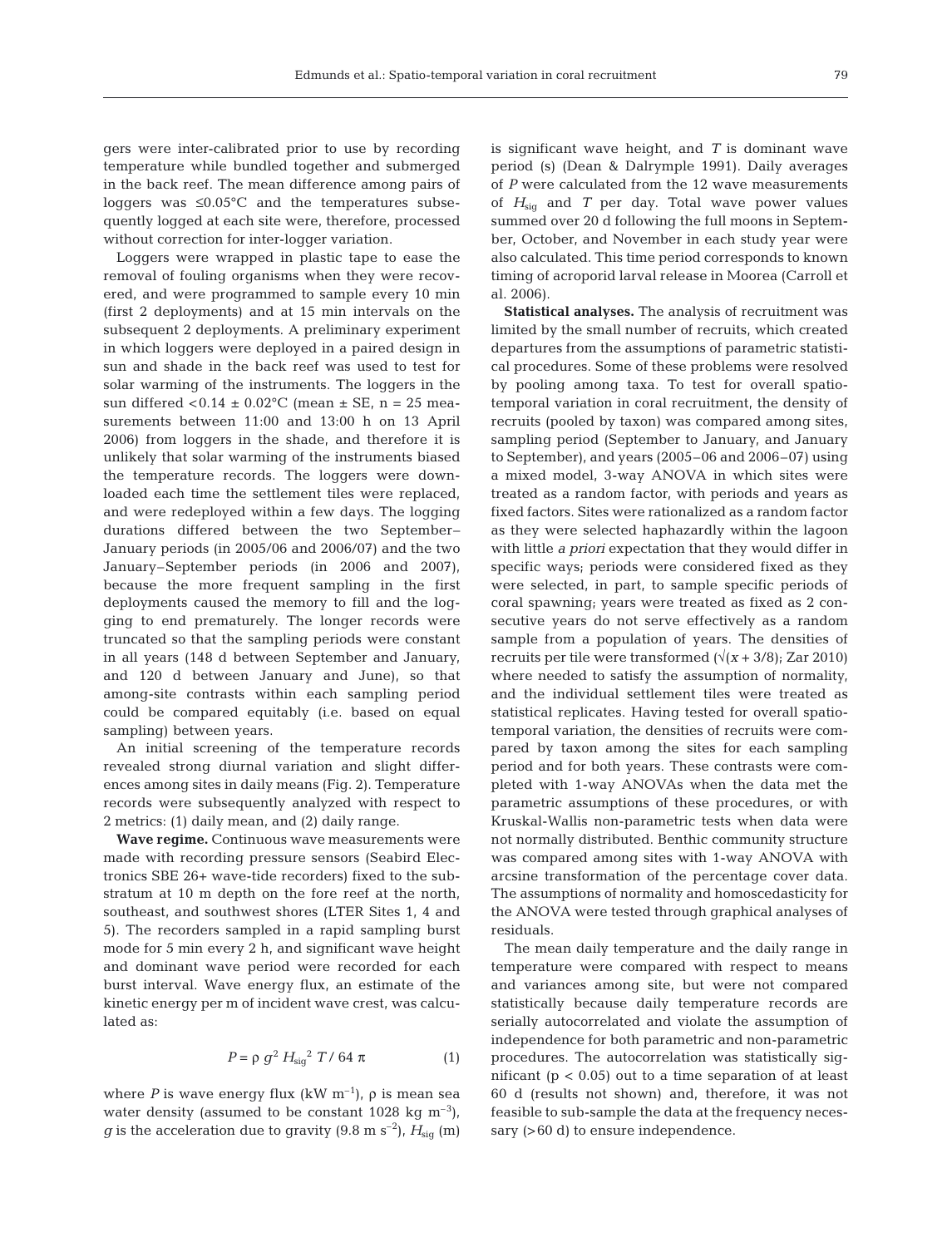### **RESULTS**

#### **Recruitment tiles**

Corals recruited to the tiles in all of the sampling periods and were found mostly on the lower surfaces. Of 770 coral recruits found on 636 tiles, 96% were on the bottom,  $4\%$  on the sides, and  $\langle 1\%$  on top. In most cases, each tile had only a few recruits (and sometimes none), although 1 tile had 22 recruits, and 8 had ≥11 recruits. Over the 24-mo study, the most common recruits belonged to the families Poritidae (34% of recruits), Acroporidae (27%), and Pocilloporidae  $(23\%)$ ; the remainder  $(17\%)$  was categorized as 'unknown'.

The relative abundance of recruits (pooled over the study) in the 4 taxa varied between sampling periods  $(2 \times 4 \text{ contingency table}, \chi^2 = 89.562, \text{ df} = 3, \text{ p} < 0.001),$ largely because relatively few acroporids, but many poritids, recruited between September and January compared to January to September (Fig. 3). The relative abundance of recruits (pooled between sampling periods) in the 4 taxonomic groups was also affected by sampling year (2 × 4 contingency table,  $\chi^2$  = 19.39, df = 3, p < 0.001), largely because relatively few acroporids were found in 2005/06, but relatively large numbers were found in 2006/07 (Fig. 4).

For all of the corals (pooled among taxa), the density of recruits was affected by the Site  $\times$  Sampling period  $\times$ Year interaction, as well as the interaction of Site  $\times$ Year, Year  $\times$  Sampling period, and Sampling period  $\times$ Site (Table 1). These effects are displayed in Fig. 4, which shows that the density of recruits differed among sites in a pattern that varied between years and sampling periods. For example, the highest density of recruits between September and January occurred at Site 7 in 2005/06 but at Site 5 in 2006/07, and between January and September, the highest density of recruits was found at Site 9 in 2005/06, but Site 7 in 2006/07. The lowest recruitment rates were consistently found at Site 10 on the southeast coast, except between September and January 2005/06 when recruits were absent at Site 1. There were also differences among sites in both sampling periods and both years for poritids (*H* ≥ 20.152, n = 13–15 tiles site<sup>-1</sup> period<sup>-1</sup>, p ≤ 0.017), as well as for pocilloporids and acroporids in both periods of 2006/07, and between January and September of 2007 ( $H \ge 22.476$ , n = 13–15 tiles site<sup>-1</sup> period<sup>-1</sup>,  $p \ge 0.007$ ). There were no differences among sites for pocilloporids and acroporids for the September to January period of 2005/06 ( $p \ge 0.232$ ) when recruits of these taxa were rare (Fig. 4).

In general, the pattern of among-site differences varied among taxa, sampling period, and year, although it was not possible to test for interactive effects because the data violated the assumptions of ANOVA. Qualitatively, acroporids were rare between September and January, but were common between January and September when they were found on the southwestern shore in 2006 (Site 9) and 2007 (Site 7). Poritids were common in both sampling periods, but were most abundant on the north shore (Sites 2 to 6) between September and January in 2006/07, and the southwest shore (Sites 8 and 9) between January and September in 2006. Pocilloporids were most common between January and September, with slightly elevated densities at Site 2 in 2006, and at Sites 5 and 7 in 2007, and at Site 7 in 2007 (Fig. 4).



Fig. 3. Relative taxonomic composition (pooled by sites) of coral recruits on settlement tiles (150 tiles period<sup>-1</sup>) deployed for 4 periods (A: Sep–Jan, and B: Jan–Sep) over 2 yr (2005/06, grey bars and 2006/07, open bars). Values are for the 3 common coral families, with all other corals placed in 'Other' category. n: total no. of recruits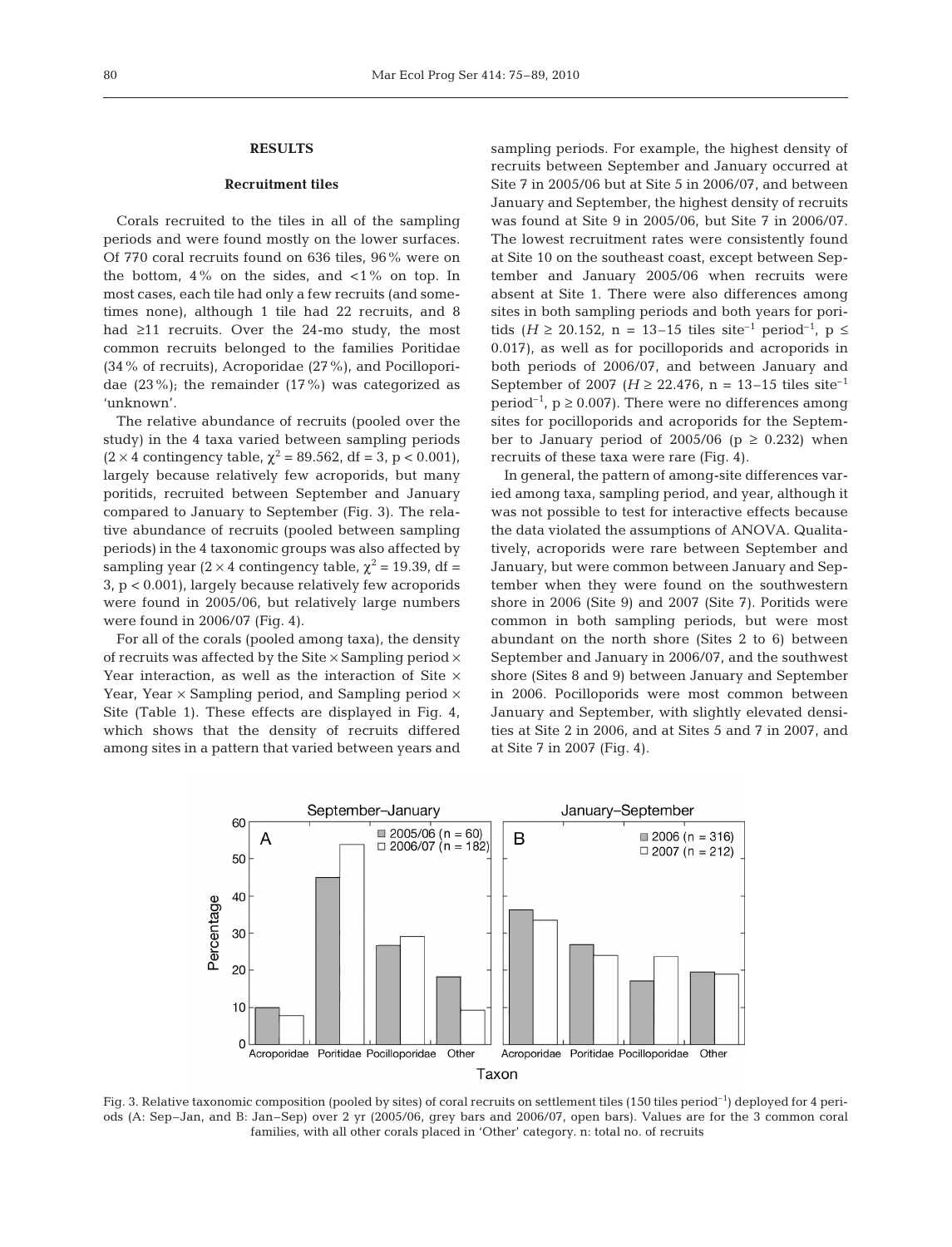#### **Community structure**

In 2008 (when 9 of the sites were surveyed) the benthic community in the back reef consisted of patch reefs and isolated coral bommies scattered over a bottom that was sandy, or a combination of sand and reef rock. The 9 sites were dominated by sand (6–68% cover), CCA/bare space (14–39%), and live coral (8–43%). The live coral consisted mostly of *Porites* (6–30% cover), *Montipora* (0–27%) and *Pocillopora* (0–6%), but there were also small amounts of *Acropora* (≤0.2%), *Gardineroseris* (≤0.2%), *Leptastrea* (≤0.8%), and *Pavona* (≤0.6%) (Fig. 5). The 9 sites differed in cover of coral (*F* = 4.313, df = 8,171,  $p < 0.001$ ) and sand  $(F = 8.122)$ , df =  $8,171$ ,  $p < 0.001$ ), but not CCA/bare space  $(F = 1.725, df = 8.171, p = 0.096)$ . Percent cover of the most common genera of corals all differed among sites: *Porites* (*F* = 2.482, df = 8,171, p = 0.014), *Montipora* (*F* = 19.964, df = 8,171, p < 0.001), and *Pocillopora*  $(F = 2.471, df = 8,171, p = 0.015).$ 

When averaged by shore, the back reef was dominated by *Porites*, but on the southwest shore there was also a relatively large amount of *Montipora* (Fig. 6). *Montipora* cover on the southwest shore was upwardly biased by Site 7, which was at the northern end of this shore and characterized by 27% cover of this coral (Fig. 5). *Acropora* was only found at Site 5, where the mean cover of this genus was <0.2%, and overall, *Acropora* was virtually absent in the back reef of both shores in 2008  $( $0.04\%$ ). Although these$ sites were not censused for community structure between 2005 and 2007 when the settlement tiles were in position, nearby sites that were censused in 2006 also revealed low cover of *Acropora*. In these areas, <5% of the quadrats (n = 400) contained *Acropora*, and in virtually all cases, only small colonies were found.

Pearson correlation analyses revealed that the density of coral recruits and coral cover at the family level was unrelated  $(p > 0.05)$ across the 9 sites. However, when the coral data were pooled among taxa, total recruitment was positively correlated with coral cover between September and January 2005/06 ( $r = 0.782$ , df = 7,  $p < 0.05$ ), and between January and September 2007 (r = 0.806, df = 7,  $p$  < 0.05), but coral cover was not significantly correlated with recruitment



Shore and sites

Fig. 4. Coral recruitment at 10 sites in the back reef of Moorea from September–January (left) and January–September (right), in 2005/06 and 2006/07. Results for all taxa pooled (All corals) and the 3 common families that were distinguished. Sites are organized from left to right to mirror their location clockwise from the most southern site on the southwest shore of Moorea (Fig. 1), with horizontal black bars showing sites located on the southwest (SW), north (N), and southeast (SE) shores, respectively. Data are means  $\pm$  SE based on 13–16 tiles site<sup>-1</sup>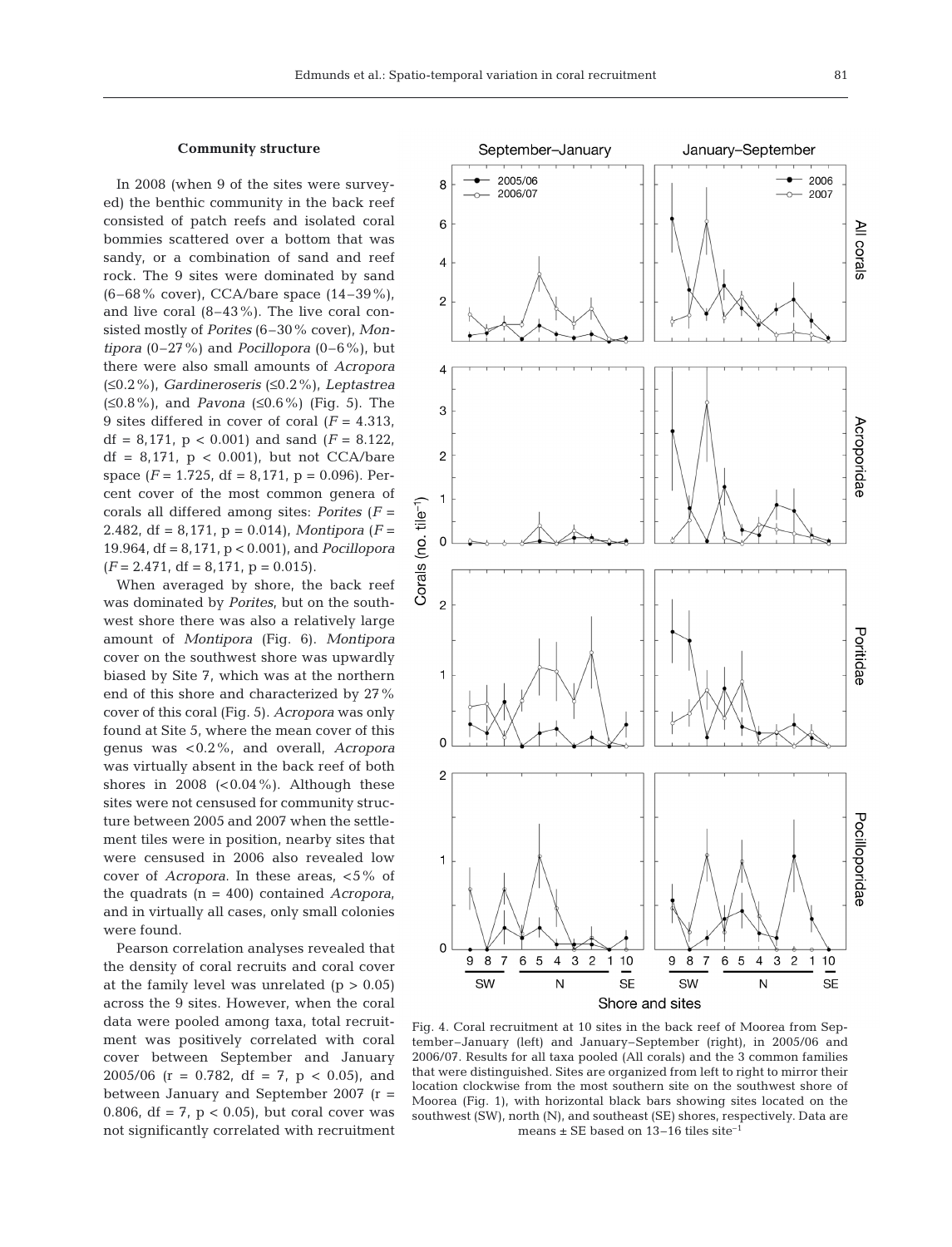Table 1. Results of 3-way ANOVA comparing the density of coral recruits (pooled among taxa; recruits tile<sup>-1</sup>) among sites (random), periods (fixed, September–January and January–September), and years (fixed, 2005/06 and 2006/07).

Data were transformed  $(\sqrt{(x+3/8)})$  prior to analysis

| Source                                                | МS     | df  | F      | р       |
|-------------------------------------------------------|--------|-----|--------|---------|
| <b>Site</b>                                           | 3.612  | 9   | 11.957 | < 0.001 |
| Period                                                | 13.053 | 1   | 12.075 | 0.007   |
| Year                                                  | 0.268  | 1   | 0.210  | 0.658   |
| $\text{Site} \times \text{Year}$                      | 1.277  | 9   | 4.228  | < 0.001 |
| Year $\times$ Period                                  | 8.896  | 1   | 5.397  | < 0.045 |
| Period $\times$ Site                                  | 1.081  | 9   | 3.578  | < 0.001 |
| $\text{Site} \times \text{Period} \times \text{Year}$ | 1.648  | 9   | 5.456  | < 0.001 |
| Error                                                 | 0.302  | 588 |        |         |

over the remaining 2 sampling periods  $(p > 0.05)$ . These tests of association involve coral cover measured the year after the recruitment surveys were completed; nonetheless, they suggest that there are combinations of conditions when coral recruitment is related to local coral abundance.

In contrast to the back reef, the fore reef on the north and southwest shores in 2006 contained large amounts of *Acropora*, with 4 to 12% cover at 10 m depth, and 5% cover at 17 m depth (Fig. 6). *Porites* was also well represented (4–16% cover), and there were lower amounts of *Montipora* (0.3–5% cover). These data come from one site north of back reef Site 2, one west of Site 7, one ∼3 km east of back reef Site 1, and one ∼6 km southeast of Site 9. Extensive diving on the outer reef along the north and southwest shore in 2006 demonstrated that these study sites were representative of the coral community structure along each shore (P. J. Edmunds pers. obs.).

## **Seawater temperature**

The local SST context for Moorea (as determined from the Advanced Very High Resolution Radiometer [AVHRR] satellite data; Fig. 2A) revealed a seasonal variation of ∼3°C, with the coldest temperatures (∼26.2°C) in August/September, and the warmest (∼29.6°C) in December and April. The austral summer is the rainy season when periods of heavy clouds and torrential rain can cause substantial and rapid depressions of SST (e.g. January 2005 and 2007). The 2 periods sampled by the settlement tiles were superimposed on this seasonal variation, with the September to January deployment spanning the period of warming, and the January to September deployment spanning the period of consistent warm water followed by cooling (Fig. 2A). The seawater temperature at ∼2 m depth in the lagoon followed the same pattern of SST variation (Fig 2B), although temperatures were a little higher in the summer (∼30.1°C) and subject to strong diurnal variation (Fig. 2C). The most extreme diurnal warming occurred between September and January, when differences as large as 3.4°C were recorded (e.g. Site 7), but diurnal variation  $\geq 3.0^{\circ}$ C was recorded in all periods.

When the seawater temperature records were truncated to sample a constant number of days in each sampling period, the records extended from 18 September to 15 January in 2005/06 and 2006/07, and from 30 January to 27 June in 2006 and 2007 (Fig. 7). The mean daily temperature varied among sites and years in both sampling periods, although it was warmer between January and June than between September and January. The variation in mean temperature among sites



Fig. 5. Benthic community structure at 9 study sites in September 2007. (A) Major components of the community: Coral (live scleractinians), CCA/Bare (combined category of crustose coralline algae (CCA) and bare space), and sand. (B) Most abundant genera of corals. Values are means  $\pm$  SE (n = 20 quadrats); Bars: Sites 9–1, from left to right and numbered in Panel A (same for all categories). For location of sites see Fig. 1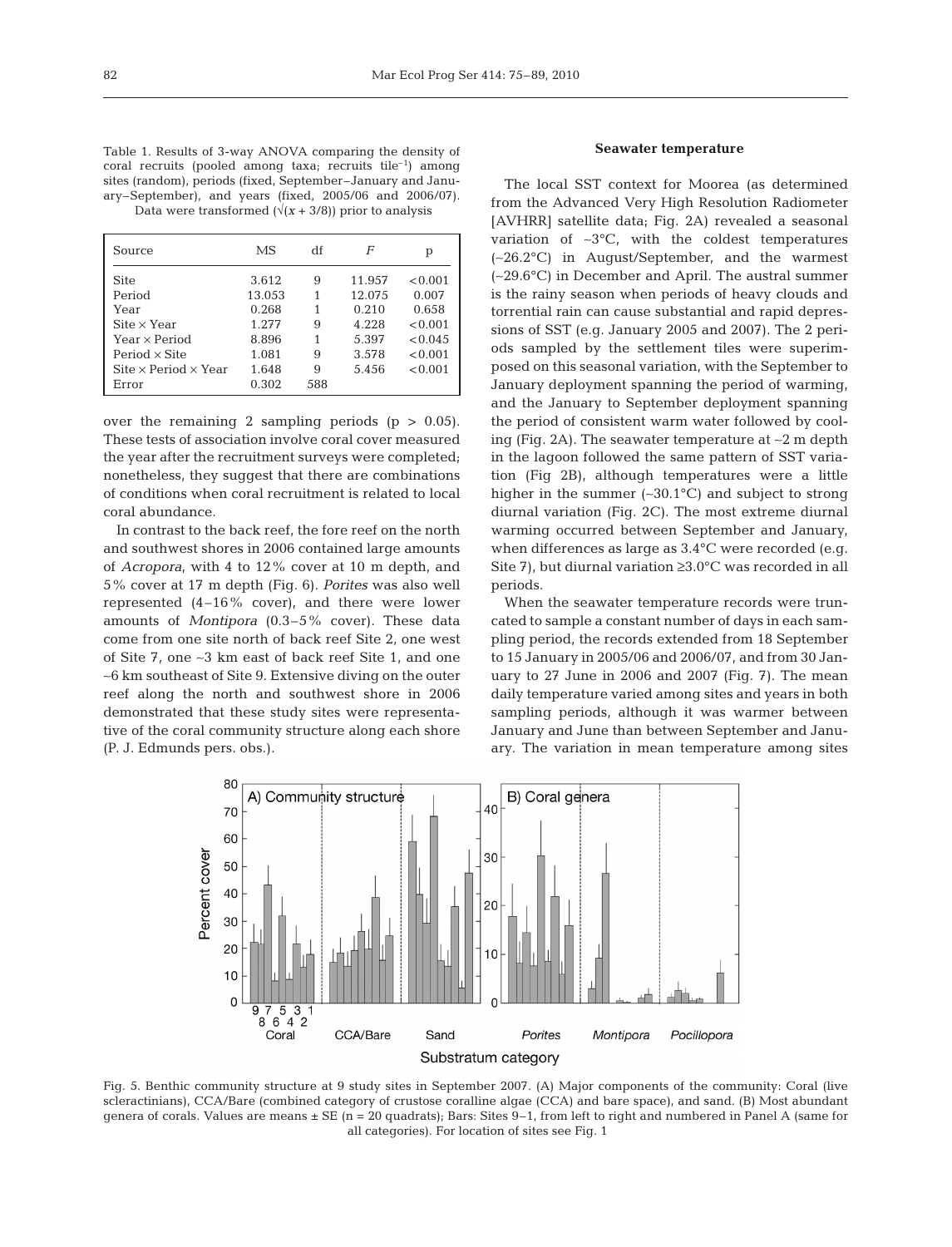was more acute between September and January than between January and June, suggesting that there was an interaction between site and sampling period. Within each sampling period, among-site variation was similar in both years, suggesting there was no interaction between site and year. The daily range in temperature also varied among sites, but there was relatively little variation between years or sampling periods. The variation among sites in daily range in temperature appeared similar in both sampling periods and between both sampling years, suggesting that there was no interaction among these factors. Importantly, the apparent absence of a Site  $\times$  Year interaction for the mean daily temperature and the daily range in temperature suggests that the site effects were repeatable among years (Fig. 7).

#### **Wave regime**

Both the magnitude and the seasonality of wave exposure varied among shores for Moorea. Wave exposure on the north shore, expressed as wave energy flux, reached peaks of  $\sim 10$  to 40 kW m<sup>-1</sup> in austral summer of each year and was low during the remainder of the year (Fig. 8). In contrast, wave exposure was

greater on the southeast and southwest shores throughout the year. Peak wave energy flux (50 to >100 kW  $m^{-1}$ ) occurred on the southwest shore in austral winter. Waves on the southeast and southwest shores were generally lowest during austral summer, but showed episodic periods of high energy throughout the year. In general, wave exposure was markedly higher on the southwest than on the north shore. Total wave energy summed over 20 d periods following the full moons in September, October, and November of each study year (Table 2) also showed large differences among shores. In general, wave power in these time periods was 2 to 5 fold greater on the southeast than the north shore, and up to 15 fold greater on the southwest than on the north shore.

## **DISCUSSION**

The recruitment of animals with pelagic larvae in marine systems is intrinsically variable (Caley et al. 1996, Cowen & Sponaugle 2009, Jones et al. 2009) and, therefore, it is unlikely that any single mechanism can fully explain variation in



Fig. 6. Percentage cover of *Acropora*, *Montipora*, and *Porites* on the outer and back reef of the north (N) and southwest (SW) shores of Moorea. Outer reef: data from 2006 and 2 sites per shore, monitored as part of the Moorea Coral Reef Long Term Ecological Research Site; Back reef: data from 2008, 6 sites on N and 3 on SW shores (see Fig. 1 for site locations). Data are mean ± SE with sample sizes of 77–80 quadrats per shore/depth combination on the outer reef, 120 quadrats for N shore back reef, and 60 quadrats for SW shore back reef



Fig. 7. Seawater temperature at 10 sites around Moorea (arranged on the abscissa as in Fig. 4) for the 4 sampling periods from September 2005 to June 2007. Upper panels: daily mean temperature (temp); Lower panels: mean daily range (daytime high–nighttime low) ±SE. n: no. of daily records; #: missing data due to logger failure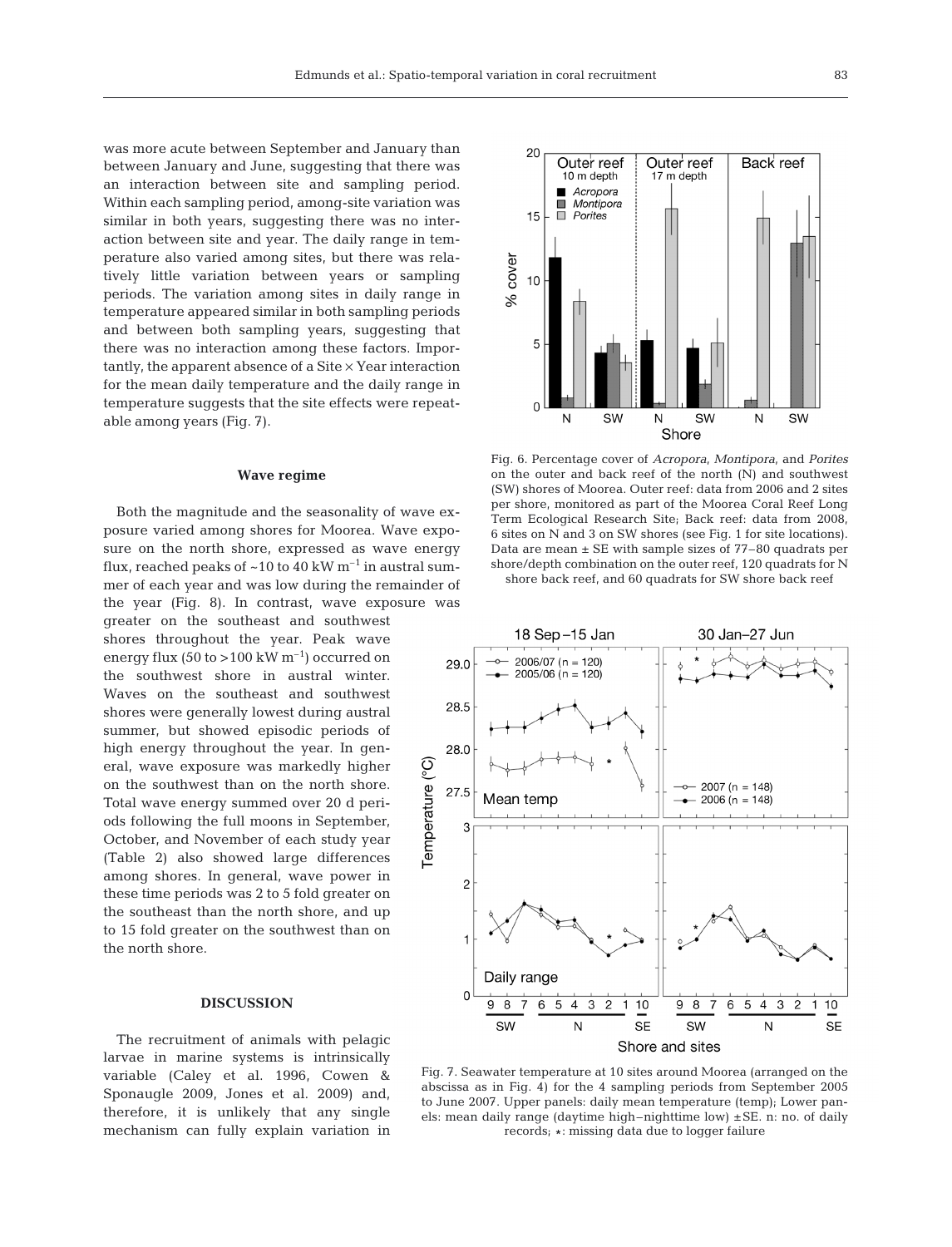

Fig. 8. Daily average wave power expressed as wave energy flux  $(kW \, m^{-1})$  for the north  $(N, \text{ top panel})$ , southeast (SE, middle panel) and the southwest (SW, lower panel) shores of Moorea, Sep 2005–Nov 2008. Q: dates of the full moons in September, October, and November of each year; 12 species of *Acropora* have been reported to broadcast spawn gametes 5 to 13 nights after these full moons in Moorea (Carroll et al. 2006)

recruitment over space and time (Cowen & Sponaugle 2009, Jones et al. 2009). Notwithstanding the experimental challenges that this creates, our results from Moorea are consistent with the hypothesis that amongsite variability in coral recruitment is influenced by the interaction of the offshore wave climate, the timing of coral reproduction, coral distribution, and the compass

Table 2. Total daily wave power  $(kW \, m^{-1})$  incident on the north, southeast, and southwest shores of Moorea summed over 20 d periods following the full moons in September, October, and November of 2005, 2006, and 2007

| Date      | Shore |           |           |  |  |
|-----------|-------|-----------|-----------|--|--|
|           | North | Southeast | Southwest |  |  |
| 2005      |       |           |           |  |  |
| September | 26    | 134       | 345       |  |  |
| October   | 90    | 121       | 185       |  |  |
| November  | 119   | 70        | 161       |  |  |
| 2006      |       |           |           |  |  |
| September | 19    | 195       | 513       |  |  |
| October   | 38    | 215       | 576       |  |  |
| November  | 40    | 94        | 167       |  |  |
| 2007      |       |           |           |  |  |
| September | 25    | 144       | 207       |  |  |
| October   | 37    | 220       | 489       |  |  |
| November  | 125   | 130       | 249       |  |  |

orientation of the shore along which corals are recruiting. Our results provide an example of complex biophysical coupling involving coral reproduction, community structure, wave-induced transport processes, and recruitment. Given the widespread occurrence among marine organisms of pelagic larvae (Cowen & Sponaugle 2009) and strong reproductive synchronization (Morgan & Christy 1994), and the common occurrence of cross-reef transport of seawater on coral reefs (e.g. American Samoa, Smith & Birkeland 2007; Jamaica, Genovese & Witman 2004; Miyako Island, Kraines et al. 1998; and Hawaii, Storlazzi et al. 2004), it is likely that the putative biophysical coupling described here for Moorea has general application to a wider selection of organisms and other tropical reefs.

In Moorea, when seawater is warming between September and January, coral recruitment is elevated on the north shore due predominantly to settlement of poritids. Throughout this period, we suspect that the settlement of coral larvae in the back reef is promoted by enhanced retention arising from the slow cross-reef transport of seawater associated with small offshore waves (Hench et al. 2008). Even though powerful waves continue to drive cross-reef transport along the southwest shore from September to January, recruitment is lower in this location than it is between Janu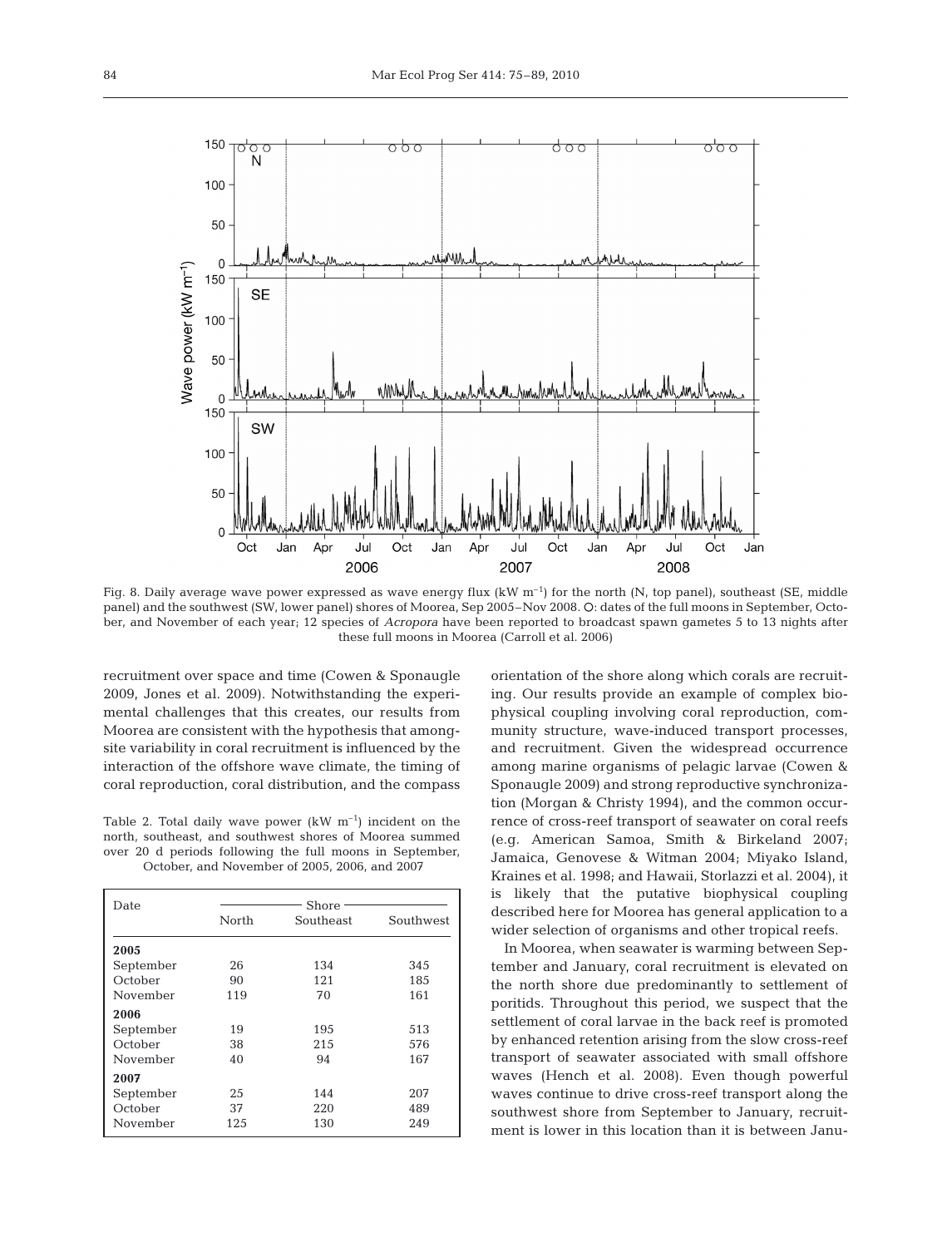ary and September, probably because fewer competent coral larvae are available in outer reef seawater for transport. In contrast, between January and September when the temperature of seawater is high, but declining, and southerly wave exposure intensified, coral recruitment is elevated on the southwest shore by larger numbers of acroporids and poritids. As acroporids typically mass spawn in the warmest months (Harrison et al. 1984, Carroll et al. 2006), and were common on the outer reef of Moorea when this study was conducted (Adjeroud et al. 2009, P. J. Edmunds unpubl. data), we hypothesize that the approximate coincidence of wave-forced, cross-reef transport and acroporid reproduction produces elevated recruitment along the southwest shore. Thus, the back reef of Moorea is affected by seasonally variable cross-reef transport of offshore water (Hench et al. 2008), which transports zooplankters over the reef crest and into the lagoon (Alldredge & King 2009). This flow would also transport coral larvae when coral reproduction is coincident with powerful waves, and influence thermal heterogeneity within the back reef as cross-reef transport varies in intensity. Although we did not measure the transport of coral larvae across the reef crest and, in fact, coral larvae were not found in one recent study that assessed the flux of zooplankton across the reef crest in Moorea (Alldredge & King 2009), the presence of juvenile colonies of outer reef corals (e.g. *Pocillopora eydouxi* and *Astreopora myriophthalma*) behind the reef crest in some locations suggests that the delicate coral larvae can pass over the reef crest, settle, and grow into new recruits (P. J. Edmunds pers. obs.).

The rates of coral recruitment reported here, as well as the taxonomic composition of the recruits, are similar to those reported previously from Moorea. Our results show that corals recruited in the back reef at mean densities as high as  $124$  recruits  $m^{-2}$ (i.e. 6.31 recruits tile<sup>-1</sup>) over 5 to 7 mo, with higher recruitment between January and September when the water was warmest. We observed year-round recruitment of poritids, and higher representation of acroporids and pocilloporids in warmer compared to cooler months. In one of the 2 previous studies from this location, Adjeroud et al. (2007) reported recruitment of 21 to 345 corals  $m^{-2}$  yr<sup>-1</sup> on the outer reef, with the recruits dominated by pocilloporids, poritids, and acroporids; this early study was conducted over a 2 yr period beginning in December 2000. Pocilloporids and acroporids were most common during the warmest months, whereas poritids were common throughout the year (Adjeroud et al. 2007). On the outer reef, Adjeroud et al. (2007) reported that acroporids were at times a more significant fraction (i.e. up to 66%) of the recruiting corals between September and December than was seen at any time in the present study. In the

back reef, however, acroporids were more common between January and September (~34%) in the present study than during equivalent periods sampled by Adjeroud et al. (2007) on the outer reef (where acroporids represented <16% of the recruits). Ten years prior to the fieldwork described by Adjeroud et al. (2007), between August 1990 and August 1993, Gleason (1996) recorded recruitment of 38 to 125 corals  $m^{-2}$  $yr^{-1}$ , with recruitment in the back reef 46% higher than on the outer reef, and dominated by acroporids, pocilloporids, and poritids. Acroporids and pocilloporids were most common in the warmest months (January to September), and poritids were found throughout the year, but with elevated densities between August and September (Gleason 1996).

Studies of coral recruitment encounter spatiotemporal variation on almost every scale investigated. For instance, the density of coral recruits varies between upper and lower surfaces of settlement tiles (Mundy 2000), among tiles within a cluster of tiles, sites within a habitat, habitats on a reef, and reefs with a region (Fisk & Harriott 1990, Gleason 1996, Dunstan & Johnson 1998, Hughes et al. 1999, 2000, Adjeroud et al. 2007, and many more). Further, the density of recruits varies among seasons and years (Banks & Harriott 1996, Harriott 1999, Dunstan & Johnson 1998), and the dominant genera recruiting can vary among seasons, sometimes years, and also between regions (Gleason 1996, Harriott 1999, Dunstan & Johnson 1998, Adjeroud et al. 2007). Such variation has long intrigued biologists seeking to understand the relationship between recruitment and population structure (Caley et al. 1996, Morgan 2001, Cowen & Sponaugle 2009), although this task has proved challenging in many marine systems where propagules have the potential to originate from (and travel to) a wide variety of locations (Caley et al. 1996, Cowen & Sponaugle 2009), and populations are structured through a diversity of pre- and post- settlement events (Grosberg & Levitan 1992, Caley et al. 1996, Hunt & Sheibling 1997). In addition, the potentially long life span of coral colonies implies that rare and episodic recruitment may be sufficient to maintain adult coral populations (Warner & Chesson 1985). Nevertheless, advances have been made in understanding why coral recruitment varies over space and time, with some of the causes attributed to the choice by larvae of cryptic locations to avoid competition with algae (Birkeland et al. 1981), the selection of CCA as cues for suitable settlement locations (Harrington et al. 2004), and the preference of larvae for certain wavelengths of light (Mundy & Babcock 1998). Variation in the regional assemblage of coral species can also determine which taxa of coral larvae are available to settle (Harriott & Banks 1995).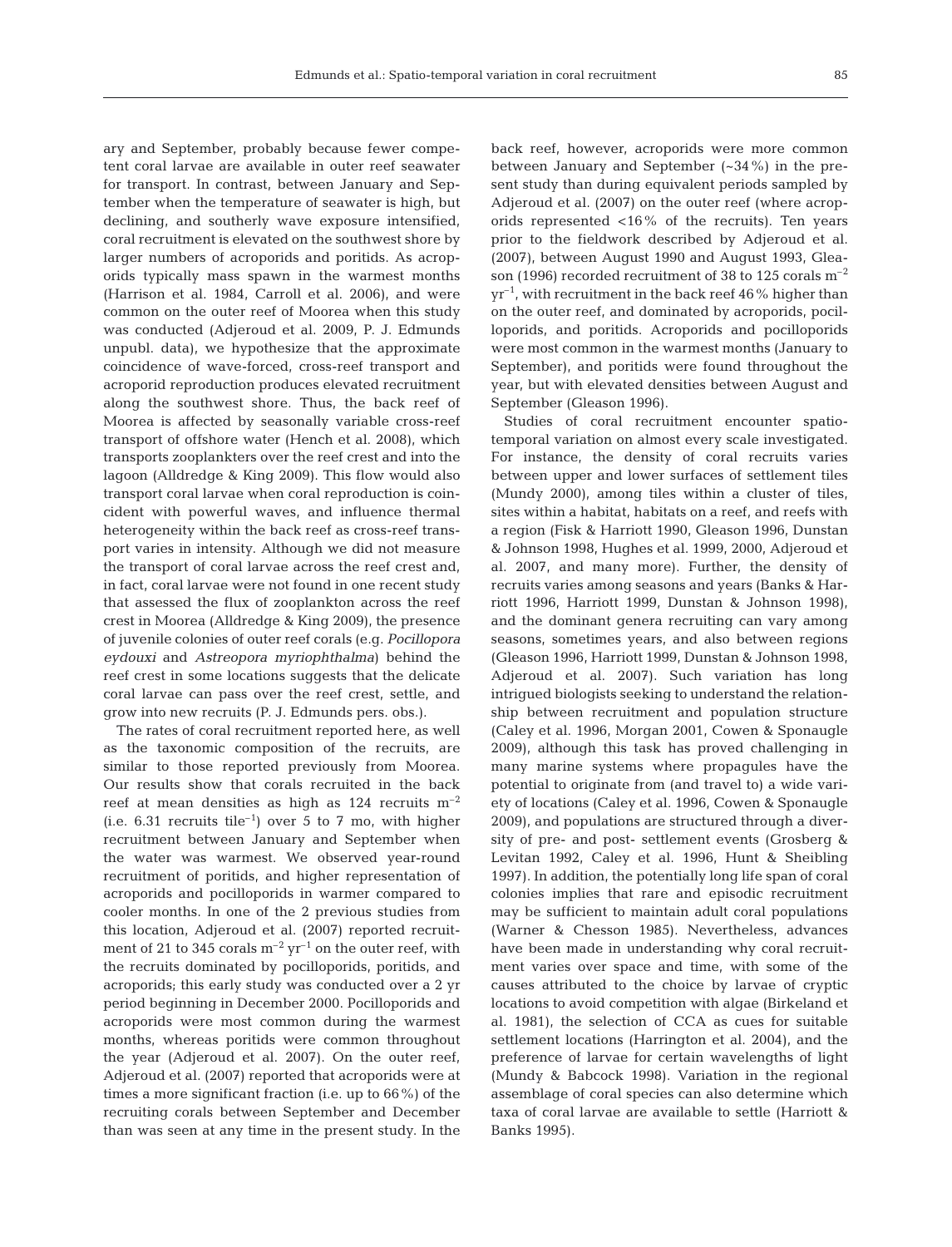Coral recruitment is also affected by a diversity of processes acting in concert to create outcomes that may appear idiosyncratic and inconsistent with a single mechanism. The leading causes of such variation are differential larval dispersal associated with life history strategies (Harrison & Wallace 1990), coral cover (Connell et al. 1997, Vermeij 2005), the fecundity of adult corals (Hughes et al. 1999, 2000), temperaturemediated larval development and settlement (Edmunds et al. 2001, Putnam et al. 2008), hydrodynamic larval delivery (Jones et al. 2009), and pre- and postsettlement events (Dunstan & Johnson 1998, Vermeij et al. 2006, Vermeij & Sandin 2008, Penin et al. 2010). Life history strategy can have strong effects on coral recruitment, because the larvae originating from brooding versus broadcasting reproductive modes generally have dissimilar capacities for rapid settlement (e.g. Richmond 1987, Carlon & Olson 1993, Graham et al. 2008), with brooded larvae potentially traveling short distances and settling close to the parents (Vermeij & Sandin 2008). The dispersal of coral larvae is dependent on seawater flow, with eddies promoting retention on natal reefs (i.e. self-seeding; Black 1993), directional currents delivering larvae to downstream locations (van Oppen et al. 2008), and wave-driven flows delivering larvae to individual reefs or lagoons (Monismith 2007, Hench et al. 2008). The extent to which seawater motion can effect coral recruitment depends, however, on the coincidence of seawater transport with the availability of gametes and larvae. A clear example of this effect has been reported on the Great Barrier Reef, where the distribution of fecund *Acropora* spp. colonies explained up to 72% of the large-scale variation in *Acropora* recruitment across 1800 km of the reef tract (Hughes et al. 1999, 2000); in this case, propagule availability better explained coral recruitment than hydrodynamic variation alone.

To what extent can temperature and cross-reef flow explain the variation in coral recruitment in Moorea? First, the results of this study provide little support for the role of seawater temperature as a factor driving differential recruitment within the back reef. Both the variation among sites in mean daily temperature  $(<0.4\degree C)$ , and the daily range in temperature (<0.9°C), have magnitudes that are unlikely to be of biological significance, and the tests of association between temperature and recruitment generated only one significant (but weak) result, specifically for pocilloporid recruits and the daily range in temperature  $(r^2 = 0.26, p < 0.05)$ . Second, most of the corals in Moorea reproduce by broadcast spawning, including *Acropora*, *Montipora*, massive *Porites*, and all *Pocillopora* except for *P. damicornis* (Carroll et al. 2006, Adjeroud et al. 2007), and therefore, the distribution of brooding corals––and the larvae with short pelagic durations they tend to produce––is unlikely to be a factor determining spatial variation in coral recruitment in this habitat. In contrast, coral recruitment in the back reef of Moorea is likely to be more characteristic of an open system (Caley et al. 1996, Cowen & Sponaugle 2009, Jones et al. 2009), with many broadcast-spawning corals and a propensity for rapid seawater flushing. This assertion is consistent with the absence of a relationship between coral recruitment and coral cover at the family level, although overall coral recruitment (i.e. pooled among taxa) was positively related to overall coral cover in 2 of the sampling periods (September to January 2005/06, and January to September 2007). Under some conditions, it seems that coral colonies can enhance coral settlement, perhaps in ways that modify the hydrodynamic environment and favor larval retention. This possibility might account for the near-absence of coral recruits at Site 10, where the benthos was dominated by low-profile fields of rubble, which are not conducive to intercepting larvae as they are swept across the reef (Abelson & Denny 1997). Although we cannot exclude the possibility that variation in coral recruitment in the back reef of Moorea is caused by differential fecundity of coral colonies (Hughes et al. 1999, 2000), the strength of this putative mechanism is degraded by the absence of strong physical gradients (e.g. in temperature) that could drive variation in fecundity, and rapid turnover of water in the lagoon and back reef (Hench et al. 2008).

Because coral community structure and seawater temperature cannot account for spatially variable coral recruitment in the back reef of Moorea, we hypothesize that the causal processes involve biophysical coupling among wave-driven flow across the reef, coral reproduction, and community structure. Although there are inconsistencies in recruitment between years that we attribute to the unpredictable confluences of larvae supply, hydrodynamic delivery, and the conditions favoring settlement and metamorphosis, in general, the amongsite variation in recruitment is similar between years for each sampling period, but consistently different between sampling periods. In Moorea, the strongest physical gradient that is coincident with the variation in coral recruitment is created by the wave climate. In this lowlatitude, central Pacific location, the wave climate is strongly affected by seasonal storms in distant locations. In the austral summer, long period swell (10 to 15 s) with significant wave heights of 1 to 1.8 m impact the north shore of Moorea, and these are generated in the Northern Hemisphere; waves with shorter periods (∼8 to 10 s) and reduced significant heights of 0.3 to 1.5 m are generated locally by the predominant trade winds, and these are evident throughout the remainder of the year. In the austral winter, storms in the Southern Ocean produce long period swell (up to 20 s) and waves of exceptional height (up to 12 m, significant wave heights of ∼3.3 m) that impact southerly-facing shores, and at the same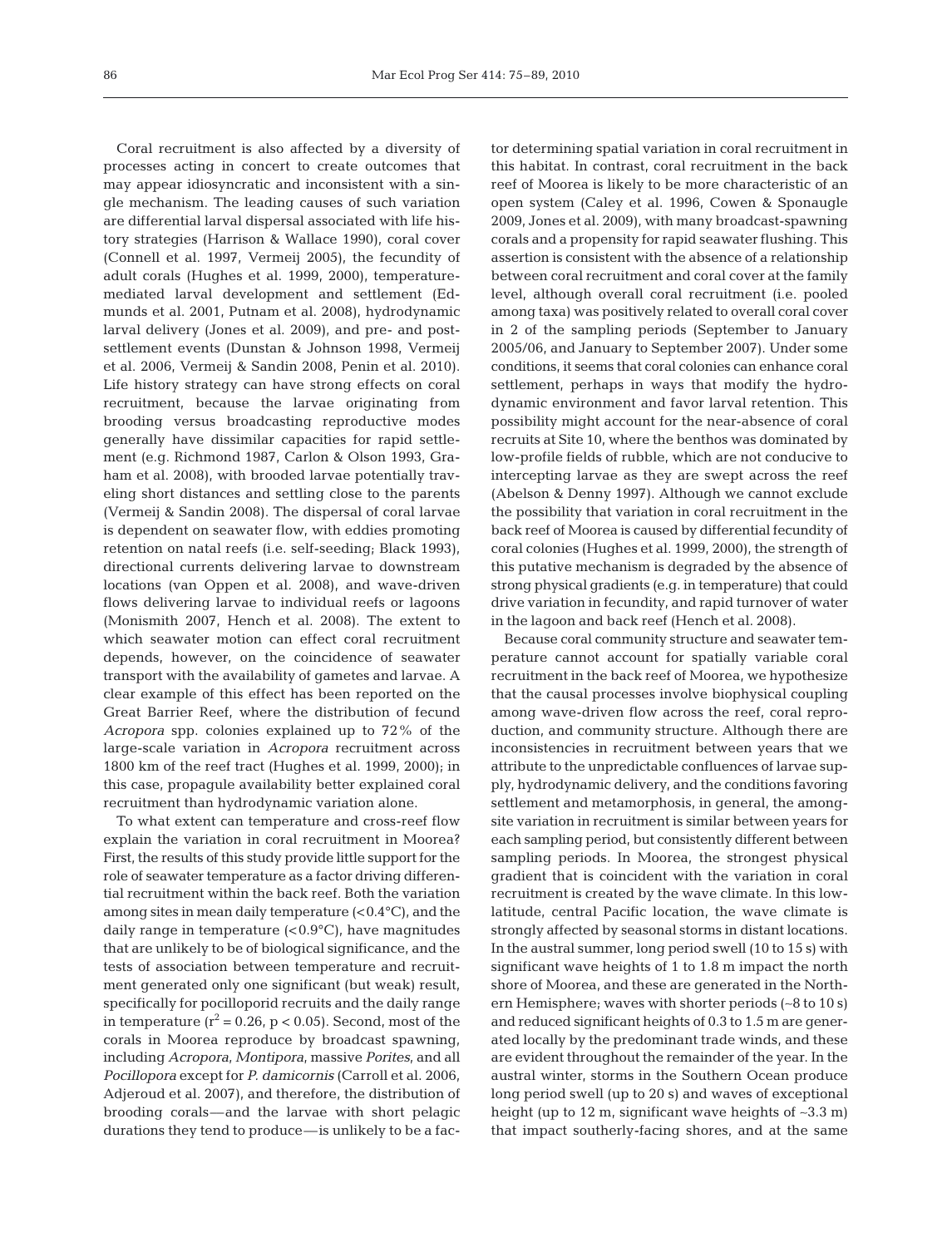time, the north shore is prone to periods of calm caused by offshore Maraamu winds (Wolanski & Delesalle 1995). Importantly, throughout the year, the wave power incident on the southwest shore is greater than that along the north shore (Fig. 8). One important consequence of this offshore wave climate is strong cross-reef transport of seawater that establishes local circulation, with seawater entering the back reef over the reef crest and exiting through passes in the reef (Hench et al. 2008). Although these circulation patterns in Moorea have only been studied on the north shore, they are also likely to be common on the southwest shore (J. J. Leichter pers. obs.). Such cross-reef circulation will vary seasonally in intensity in concert with the wave climate, and therefore would be strongest on the north shore in the austral summer and consistently strong on the southwest shore, with peak flows corresponding to the largest storms. Strong cross-reef transport establishes a number of bio-physical gradients of ecological importance: in the context of the present study, the most important is likely to be the advection of larvae into the lagoon from the outer reef.

For the scleractinian community of Moorea, the Acroporidae have a particularly strong potential to contribute propagules to wave-driven flow over the reef crest, because this taxon spawns large numbers of gametes in the warmest part of the year (Harrison et al. 1984, Carroll et al. 2006). Because this spawning event can be restricted to a short period (Harrison et al. 1984), the dispersal distances will be strongly dependent on the extent to which spawning coincides with periods of strong water motion, and this might be expected to vary greatly between years. In Moorea, one of the principal genera of this family (*Acropora*) had a spatially disjunct distribution when this study was conducted, because it was largely extirpated from the lagoon by bleaching in 1991 (Gleason 1993), yet covered 5 to 12% of the outer reef in 2006 (P. J. Edmunds unpubl. data). In the present study, the inability to distinguish recruits of *Acropora* from those of *Montipora* necessitated their collective scoring as acroporids, thereby making it impossible to distinguish the contribution of each genus to the recruitment of this family. Since *Montipora* were common at some of the lagoon sites (e.g. Site 7), this raises the possibility that acroporid recruitment could reflect the effects of *Montipora* larvae originating from corals in back reef, rather than from the outer reef. We feel this possibility is unlikely, however, because acroporid recruitment was not associated with the percentage cover of *Montipora* ( $r < 0.347$ , df = 7,  $p = 0.446$ ). Further, an origin of acroporid recruits on the southwest shore through the transport of larvae from the outer reef (described below) is a mechanism that can also be invoked to account for the distribution of poritid recruits along the same shore.

In Moorea, the reproductive biology of *Acropora* is incompletely known, but 12 *Acropora* species release gametes between October and November (Carroll et al. 2006). The spawning period for this genus probably extends over a longer period, since acroporids in Moorea recruit in large numbers from September to April (Gleason 1996, Adjeroud et al. 2007, present study). Thus, it is reasonable to infer that the heavy wave climate that impacts the southwest shore imports *Acropora* larvae into the back reef, which subsequently settle to tiles placed along this shore (i.e. Sites 7, 8, and 9). The period over which this mechanism could function is probably protracted, for not only is it likely that *Acropora* spp. spawn over multiple months, but in addition, anticyclonic motion of outer reef seawater creates the potential for multiple transgressions across the reef crest. While the offshore wave climate drives strong cross-reef transport of seawater in Moorea (Hench et al. 2008), an as-yet unknown mechanism causes a slow (mean speed of 2 to 4 cm  $s^{-1}$ ) anticyclonic flow around the island (L. Washburn pers. comm.), with each circumnavigation completed in 15 to 30 d. Thus, *Acropora* gametes and larvae from the outer reef on the southwest shore could conceivably have multiple opportunities to be 'sampled' by repeated transgressions over the reef crest in this location. While such transgressions would also occur on other shores, the prevailing wave climate in the austral summer would ensure that the strongest transgressions occurred on the southerly shores. An effect similar to that described for *Acropora* might also function for poritids, which typically recruit in Moorea in the warmest months (Adjeroud et al. 2007), and in the present study were common on the southwest shore when temperatures were warm. We suspect that when stronger waves occur on the north shore between January and March, there are few competent *Acropora* larvae on the outer reef, and therefore cross-reef transport established at this time does not result in elevated acroporid recruitment at the north shore sites (1 to 6).

The biophysical coupling we hypothesize here between coral recruitment and reef-wide hydrodynamics has important implications for understanding the biological relationships between back reef and outer reef communities, both in Moorea and in other reef locations (e.g. Barshis et al. 2010). However, there are several important steps to be taken in order to test our hypothesis, and ultimately to determine whether it has general application. These steps should include detailed assays for fecundity (Hughes et al. 1999, 2000, Carroll et al. 2006) of coral colonies throughout the year, in multiple habitats and for multiple species, detailed hydrodynamic observations in the relevant habitats among shores followed by modeling of the transport of neutrally buoyant particles by cross-reef transport (Fiechter et al. 2008, Jones et al. 2009), and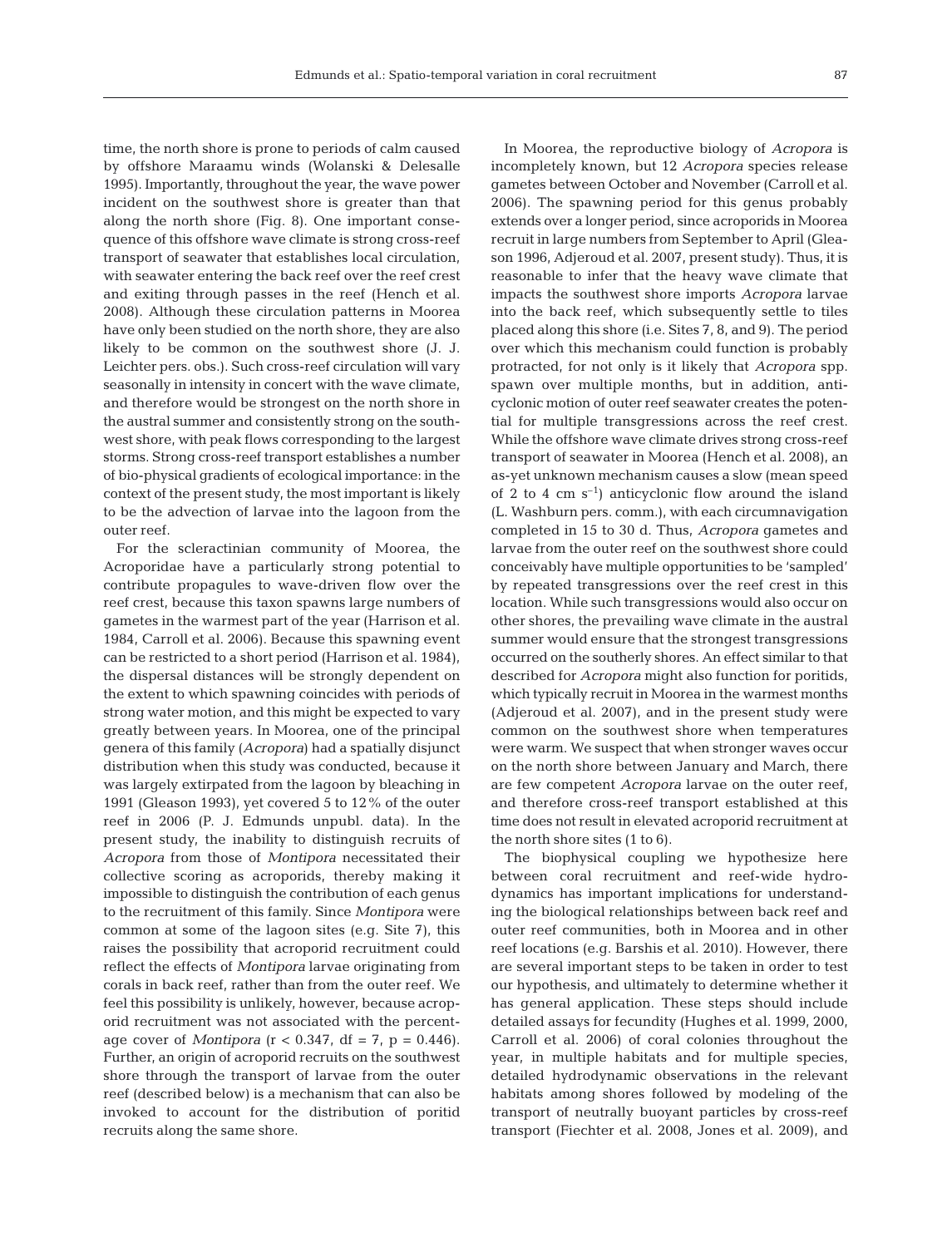the application of population genetic tools (e.g. Baums et al. 2006, Barshis et al. 2010) to ascertain the degree of gene flow and relatedness between coral colonies and new recruits among habitats and sides of the island.

*Acknowledgements.* This research was supported by grant OCE 04-17412 from the National Science Foundation, gifts from the Gordon and Betty Moore Foundation, and support to J.J.L. from the SIO Associates; it was completed under a research permit issued by the French Polynesian Ministry of Research. We are grateful to N. Davies and the staff of the UC Berkeley, Richard B. Gump South Pacific Research Station for making our visits to Moorea productive and enjoyable, M. Murray and K. Seydel for technical support, L. Washburn for sharing data and discussing wave and flow regimes in Moorea, and N. Colvard, N. Dallin, W. Goldenheim, D. Green, and N. Muehllehner for field assistance. The manuscript benefited from the comments of 3 anonymous reviewers. This is a contribution of the Moorea Coral Reef (MCR) LTER Site, and is contribution number 162 of the Marine Biology Program of California State University, Northridge.

#### LITERATURE CITED

- ► Abelson A, Denny M (1997) Settlement of marine organisms in flow. Annu Rev Ecol Syst 28:317–339
- ► Adjeroud M, Penin L, Carroll A (2007) Spatio-temporal heterogeneity in coral recruitment around Moorea, French Polynesia: implications for population maintenance. J Exp Mar Biol Ecol 341:204–218
- ► Adjeroud M, Michonneau F, Edmunds PJ, Chancerelle Y and others (2009) Recurrent disturbances, recovery trajectories, and resilience of coral assemblages on a South Central Pacific reef. Coral Reefs 28:775–780
- ► Albright R, Mason B, Langdon C (2008) Effect of aragonite saturation state on settlement and post-settlement growth of *Porites astreoides* larvae. Coral Reefs 27:485–490
- Alldredge AL, King JM (2009) Near-surface enrichment of ➤ zooplankton over a shallow back reef: implications for coral reef food webs. Coral Reefs 28:895–908
- ► Bak RPM, Engel MS (1979) Distribution, abundance and survival of juvenile hermatypic corals (Scleractinia) and the importance of life history strategies in the parent coral community. Mar Biol 54:341–352
	- Gneering Shoals, southeast Queensland, Australia. Coral Reefs 15:225–230
- ▶ Barshis DJ, Stillman JH, Gates RD, Toonen RJ, Smith LW, Birkeland C (2010) Protein expression and genetic structure of the coral *Porites lutea* in an environmentally extreme Samoan back reef: Does host genotype limit phenotypic plasticity? Mol Ecol 19:1705–1720
- ▶ Baums IB, Paris CB, Cherubin LM (2006) A bio-oceanographic filter to larval dispersal in a reef-buiding coral. Limnol Oceanogr 51:1969–1981
	- Best BA, Resing JM (1987) Active settlement of coral planulae: the effect of flow and swimming behavior on local recruitment. Am Zool 127:103A
	- Birkeland C, Rowley D, Randall RH (1981) Coral recruitment patterns at Guam. Proc 4th Int Coral Reef Symp 2:339–344
- ► Black KP (1993) The relative importance of local retention and inter-reef dispersal of neutrally buoyant material on coral reefs. Coral Reefs 12:43–53
- ▶ Caley MJ, Carr MH, Hixon MA, Hughes TP, Jones GP,

Menge BA (1996) Recruitment and the local dynamics of open marine populations. Annu Rev Ecol Syst 27:477–500

- ► Carlon DB, Olson RR (1993) Larval dispersal distance as an explanation for adult spatial pattern in two Caribbean reef corals. J Exp Mar Biol Ecol 173:247–263
- ► Carroll A, Harrison P, Adjeroud M (2006) Sexual reproduction of *Acropora* reef corals at Moorea, French Polynesia. Coral Reefs 25:93–97
	- Chiappone M, Sullivan KM (1996) Distribution, abundance and species composition of juvenile scleractinian corals in the Florida reef tract. Bull Mar Sci 58:555–569
- ► Connell JH, Hughes TP, Wallace CC (1997) A 30-year study of coral abundance, recruitment, and disturbance at several scales in space and time. Ecol Monogr 67:461–488
	- Cowen RK (2002) Oceanographic influences on larval dispersal and retention and their consequences for population connection. In: Sale PF (ed) Coral reef fishes: dynamics and diversity in a complex ecosystem. Academic Press, New York, NY, p 149–170
- ► Cowen RK, Sponaugle S (2009) Larval dispersal and marine population connectivity. Annu Rev Mar Sci 1:443–466
	- Dean RG, Dalrymple RA (1991) Water wave mechanics for engineers and scientists. Advanced series on ocean engineering. 2. World Scientific, Singapore
- ► Done TJ, Dayton PK, Dayton AE, Steger R (1991) Regional and local variability in recovery of shallow coral communities: Moorea, French Polynesia, and central Great Barrier Reef. Coral Reefs 9:183–192
- ► Dunstan PK, Johnson CR (1998) Spatio-temporal variation in coral recruitment at different scales on Heron Reef, southern Great Barrier Reef. Coral Reefs 17:71–81
- ► Edmunds PJ (2000) Patterns in the distribution of juvenile corals and coral reef community structure in St. John, US Virgin Islands. Mar Ecol Prog Ser 202:113–124
- ► Edmunds PJ, Gates RD, Gleason DF (2001) The biology of larvae from the reef coral *Porites astreoides* and their response to temperature disturbances. Mar Biol 139: 981–989
- ► Fiechter J, Haus BK, Melo N, Mooers CNK (2008) Physical processes impacting passive particle dispersal in the Upper Florida Keys. Contin Shelf Res 28:1261–1271
- ► Fisk DA, Harriott VJ (1990) Spatial and temporal variation in coral recruitment on the Great Barrier Reef: implications for dispersal hypotheses. Mar Biol 107:485–490
	- Genovese SJ, Witman JD (2004) Wind-mediated diel variation in flow speed in a Jamaican back reef environment: effects on ecological processes. Bull Mar Sci 75:281–293
- Banks SA, Harriott VJ (1996) Patterns of coral recruitment at  $\quad \blacktriangleright$  Gilmour JP, Smith LD, Brinkman RM (2009) Biannual spawning, rapid larval development and evidence of self seeding for scleractinian corals at an isolated system of reefs. Mar Biol 156:1297–1309
	- ► Gleason MG (1993) Effects of disturbance on coral communities: bleaching in Moorea, French Polynesia. Coral Reefs 12:193–201
	- ▶ Gleason MG (1996) Coral recruitment in Moorea, French Polynesia: the importance of patch type and temporal variation. J Exp Mar Biol Ecol 207:79–101
	- ► Graham EM, Baird AH, Connolly SR (2008) Survival dynamics of scleractinian coral larvae and implications for dispersal. Coral Reefs 27:529–539
	- ► Grosberg RK, Levitan DR (1992) For adults only? Supply-side ecology and the history of larval biology. Trends Ecol Evol 7:130–133
	- ► Harrington L, Fabricius K, De'ath G, Negri A (2004) Recogni tion and selection of settlement determine post-settlement survival in corals. Ecology 85:3428–3437
		- Harriott VJ (1999) Coral recruitment at a high latitude Pacific